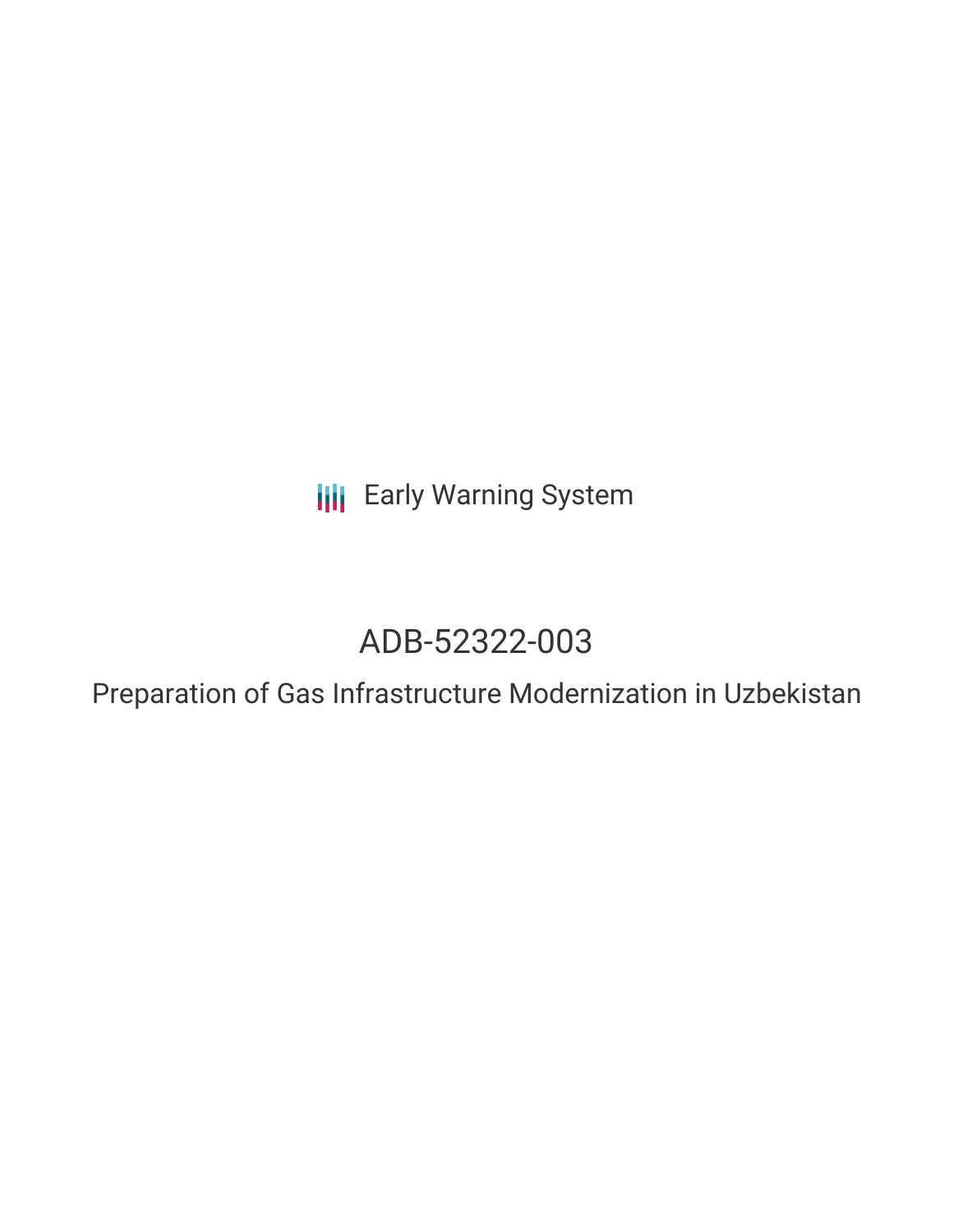

### **Quick Facts**

| <b>Countries</b>               | Uzbekistan                    |
|--------------------------------|-------------------------------|
| <b>Financial Institutions</b>  | Asian Development Bank (ADB)  |
| <b>Status</b>                  | Active                        |
| <b>Bank Risk Rating</b>        |                               |
| <b>Voting Date</b>             | 2019-12-27                    |
| <b>Sectors</b>                 | Energy, Technical Cooperation |
| Investment Type(s)             | Grant                         |
| <b>Investment Amount (USD)</b> | $$0.23$ million               |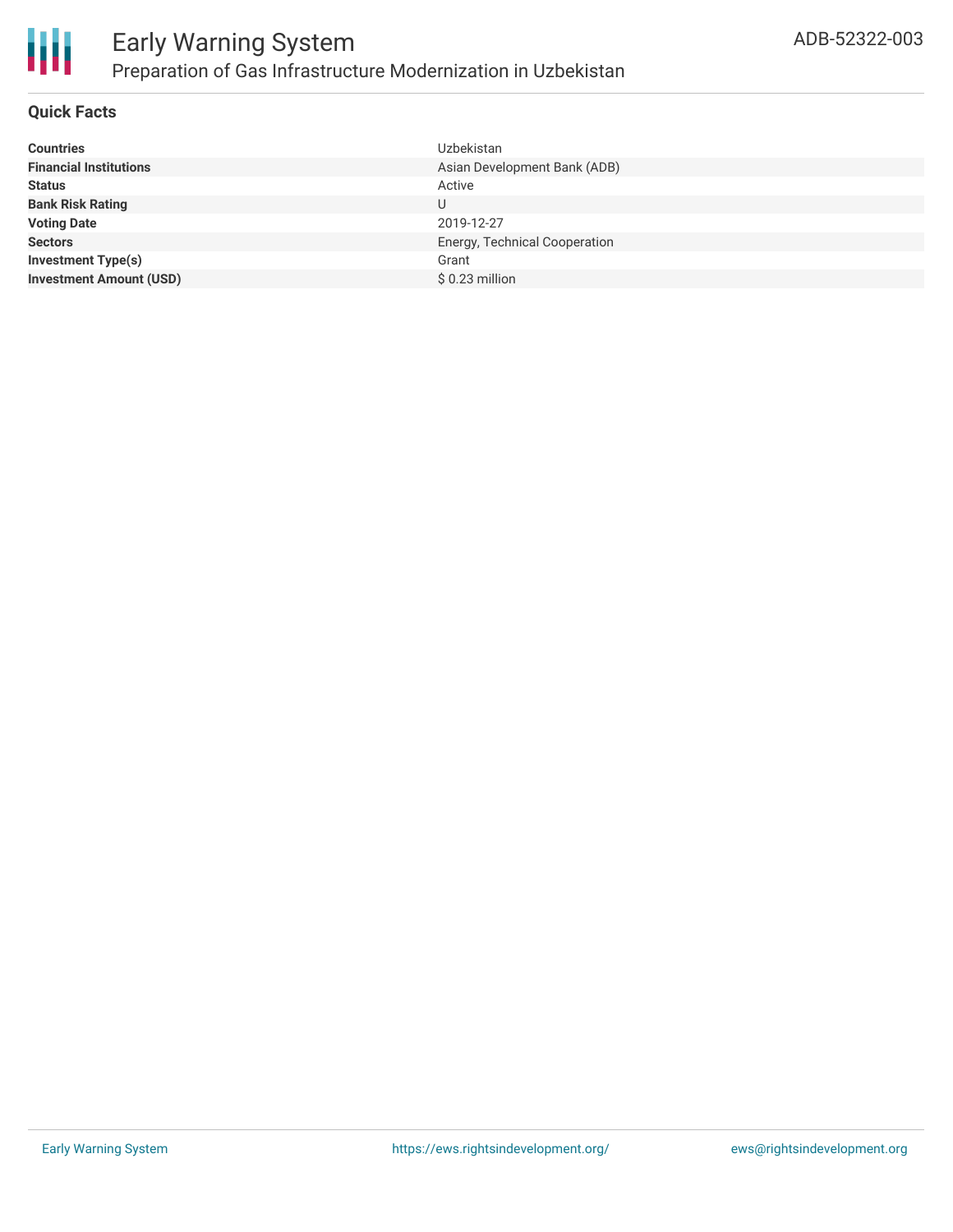

## **Project Description**

This project provides technical assistance for the preparation of SCADA system implementation in Uzbekistan's gas sector, a system which will modernize Uzbekistan's gas transport infrastructure. The modernization of this system is part of a larger project which will modernize Uzbekistan's overall gas infrastructure.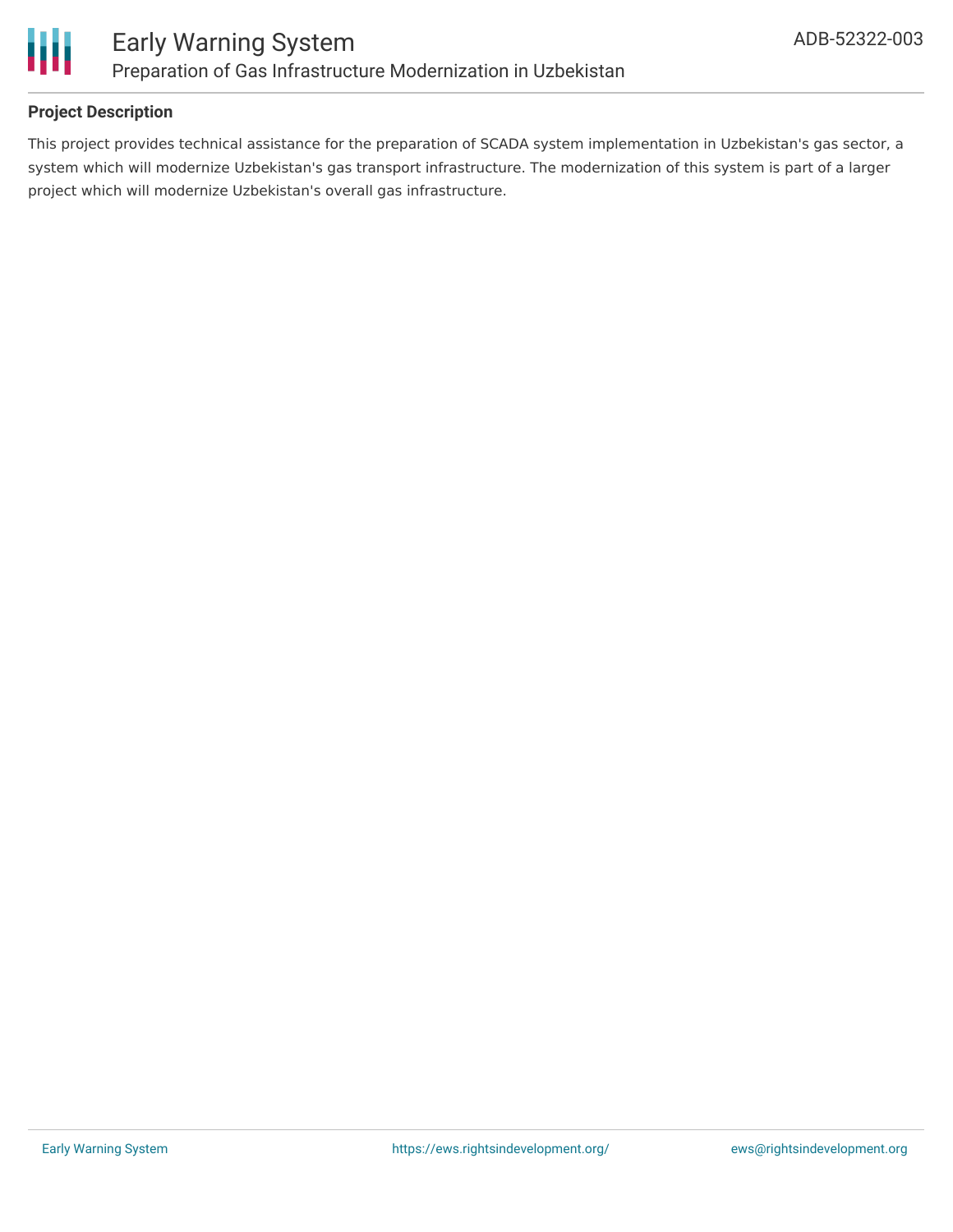

### **Investment Description**

Asian Development Bank (ADB)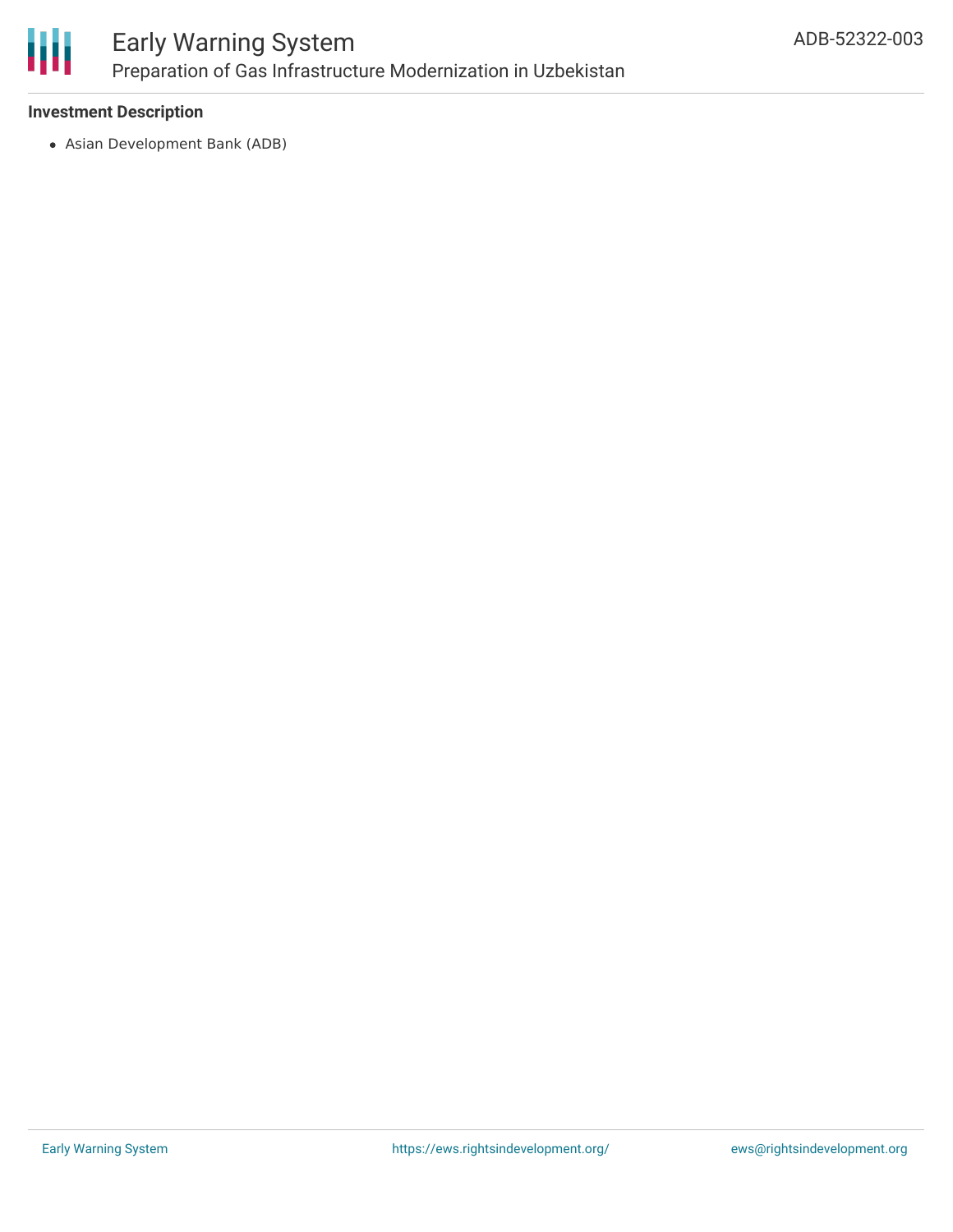

### **Contact Information**

#### **Responsible ADB Officer**

Sarin Abado

No other contact information available at time of writing.

#### **ACCOUNTABILITY MECHANISM OF ADB**

The Accountability Mechanism is an independent complaint mechanism and fact-finding body for people who believe they are likely to be, or have been, adversely affected by an Asian Development Bank-financed project. If you submit a complaint to the Accountability Mechanism, they may investigate to assess whether the Asian Development Bank is following its own policies and procedures for preventing harm to people or the environment. You can learn more about the Accountability Mechanism and how to file a complaint at: http://www.adb.org/site/accountability-mechanism/main